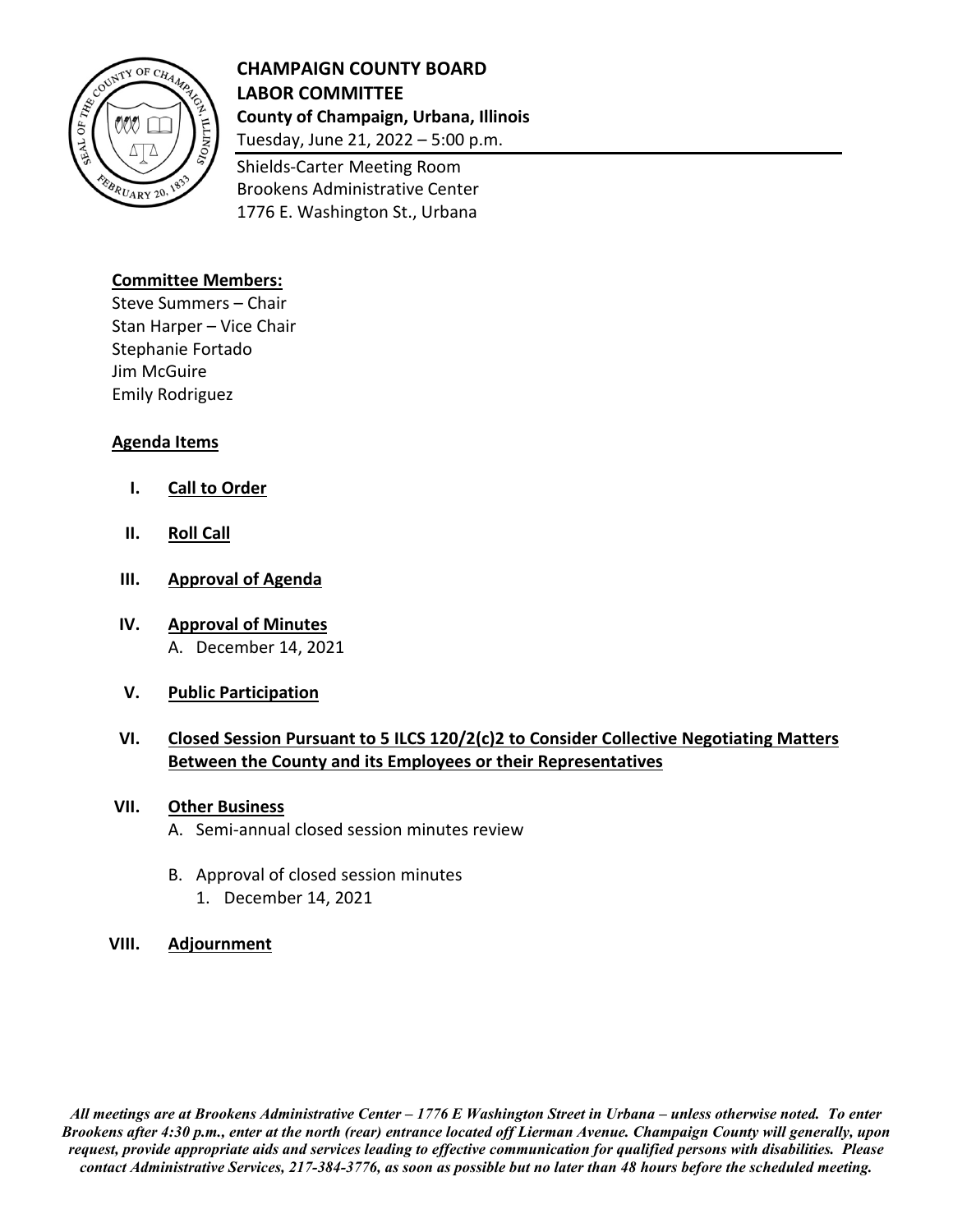

# CHAMPAIGN COUNTY BOARD<br>
EXPORTED LABOR COMMITTEE **LABOR COMMITTEE County of Champaign, Urbana, Illinois**

Tuesday, December 14, 2021 – 4:30 p.m.

 Shields-Carter Meeting Room Brookens Administrative Center 1776 E. Washington St., Urbana

 **MINUTES** – *Subject to Approval* **MEMBERS PRESENT:** Stephanie Fortado, Stan Harper (Vice Chair), Jim McGuire, Emily 12 Rodriguez, Steve Summers (Chair) **MEMBERS ABSENT:** None **OTHERS PRESENT:** Kyle Patterson (County Board Chair), Barb Mann (Legal Counsel), Matt Banach (Assistant State's Attorney – Chief of Civil Division), Peter Ladwein (Assistant State's Attorney), Bill Colbrook (Director of Administration), Tami Ogden (Director of Finance), Mary Ward (Recording Secretary) **Agenda Items I. Call to Order** Chair Summers called the meeting to order at 4:35 p.m. **II. Roll Call** A verbal roll call was taken, and a quorum was declared present. **III. Approval of Agenda MOTION** by Mr. Harper to approve the agenda; seconded by Ms. Rodriguez. Upon vote, the **MOTION CARRIED** unanimously. **IV. Approval of Minutes** A. October 1, 2021 **MOTION** by Ms. Fortado to approve the minutes of October 1, 2021; seconded by Ms. Rodriguez. Upon vote, the **MOTION CARRIED** unanimously. **V. Public Participation** None